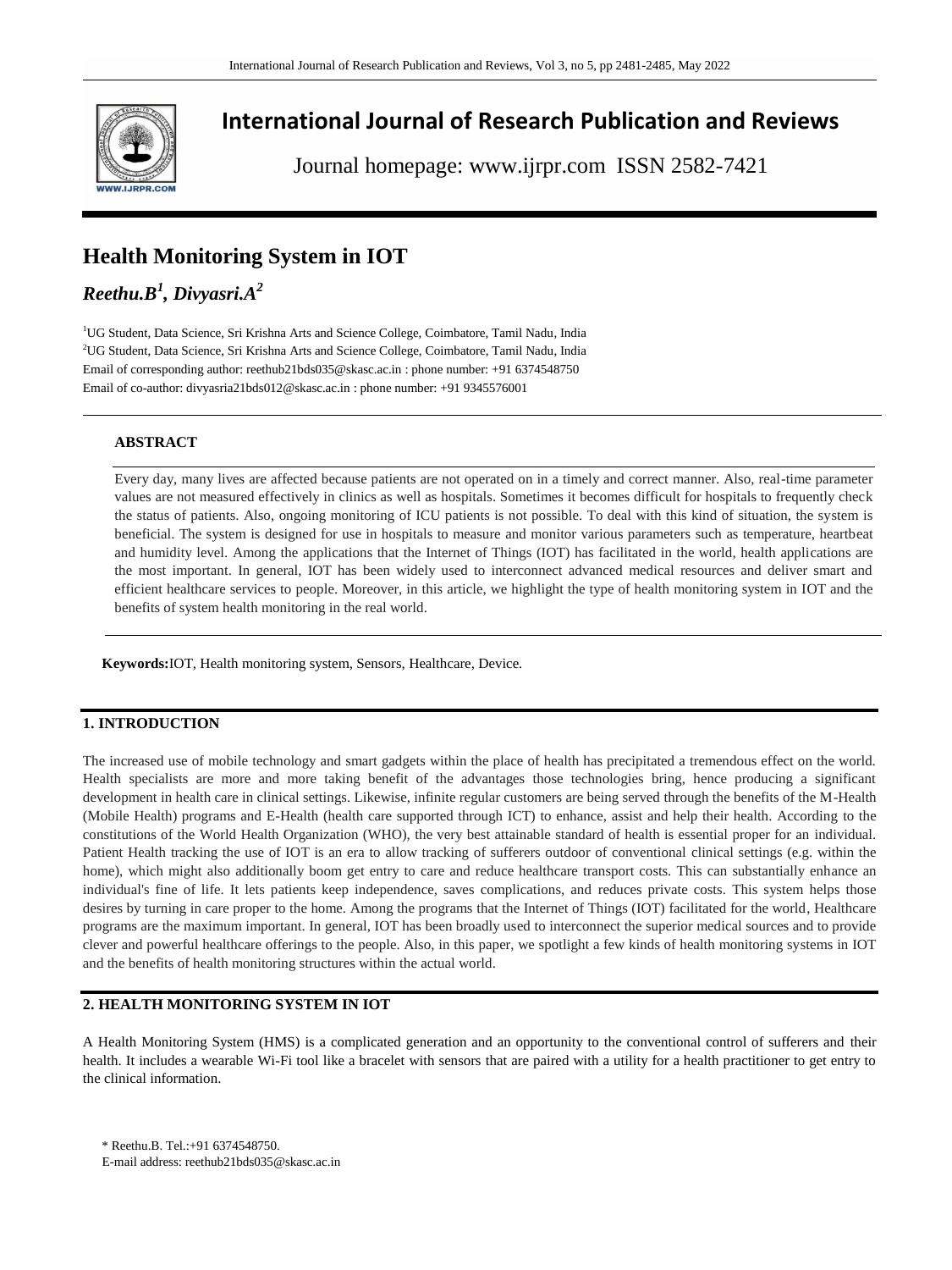#### **2.1. Four layers of health monitoring system**

#### **2.1.1. Sensitive layer**

This layer is chargeable for analyzing the affected person's information.For example, it's far feasible to apply it in the sort of manner that a medical doctor can song the affected person's geographic location, in addition to blood strain and sugar levels.

#### **2.1.2. Networking layer**

After the record from the affected person is received, it's far important to switch it. That is in which the networking layer comes into play. This element is accountable for the short switch of statistics from the tool to the affectedperson to the doctor.

#### **2.1.3. Data processing layer**

At this stage, the evaluation of records occurs. The gadget can draw a brief end approximately the circumstance of an affected person due to the fact it's far powered through AI, and quickly notify a health practitioner if the affected person wishes the spot help. What's more, with synthetic intelligence embedded inside the HMS, it's far feasible to make predictions that an affected person can also additionally worsen, although the whole thing appears to be normal.

#### **2.1.4. Application layer**

After the fact is processed, the health practitioner gets a message in a utility mounted on his or her smartphone, tablet, or PC. When privy to the whole thing this is taking place with the affected person, the health practitioner could make a knowledgeable selection of approximately similar remedies, permitting the affected person to move home, or alternate the path of remedy if needed. What's more, the maximum superior health monitoring device may be powered through deep device gaining knowledge so the health practitioner also can get hold of AI-primarily based hints at the analysis and path of movement to take.

#### **3. APPLICATIONS OF HEALTH MONITORING SYSTEM**

#### **3.1. Remote patient monitoring**

Remote patient monitoring is the maximum not unusual place utility of IOT gadgets for healthcare. IOT gadgets can routinely gather health metrics like coronary heart charge, blood pressure, temperature, and extra from sufferers who aren't bodily found in a healthcare facility, removing the want for sufferers to tour to the providers, or for sufferers to gather it themselves. When an IOT tool collects affected person records, it forwards the records to a software program utility in which healthcare specialists and/or sufferers can view them. Algorithms can be used to research the records so one can propose remedies or generate alerts. For example, an IOT sensors that detects an affected person's strangely low coronary heart charge can also additionally generate an alert so that healthcare specialists can intervene. A principal mission with far-flung affected person tracking gadgets is making sure that the notably non-public records that those IOT gadgets gather are steady and private.



**Fig.1 - Remote patient monitoring**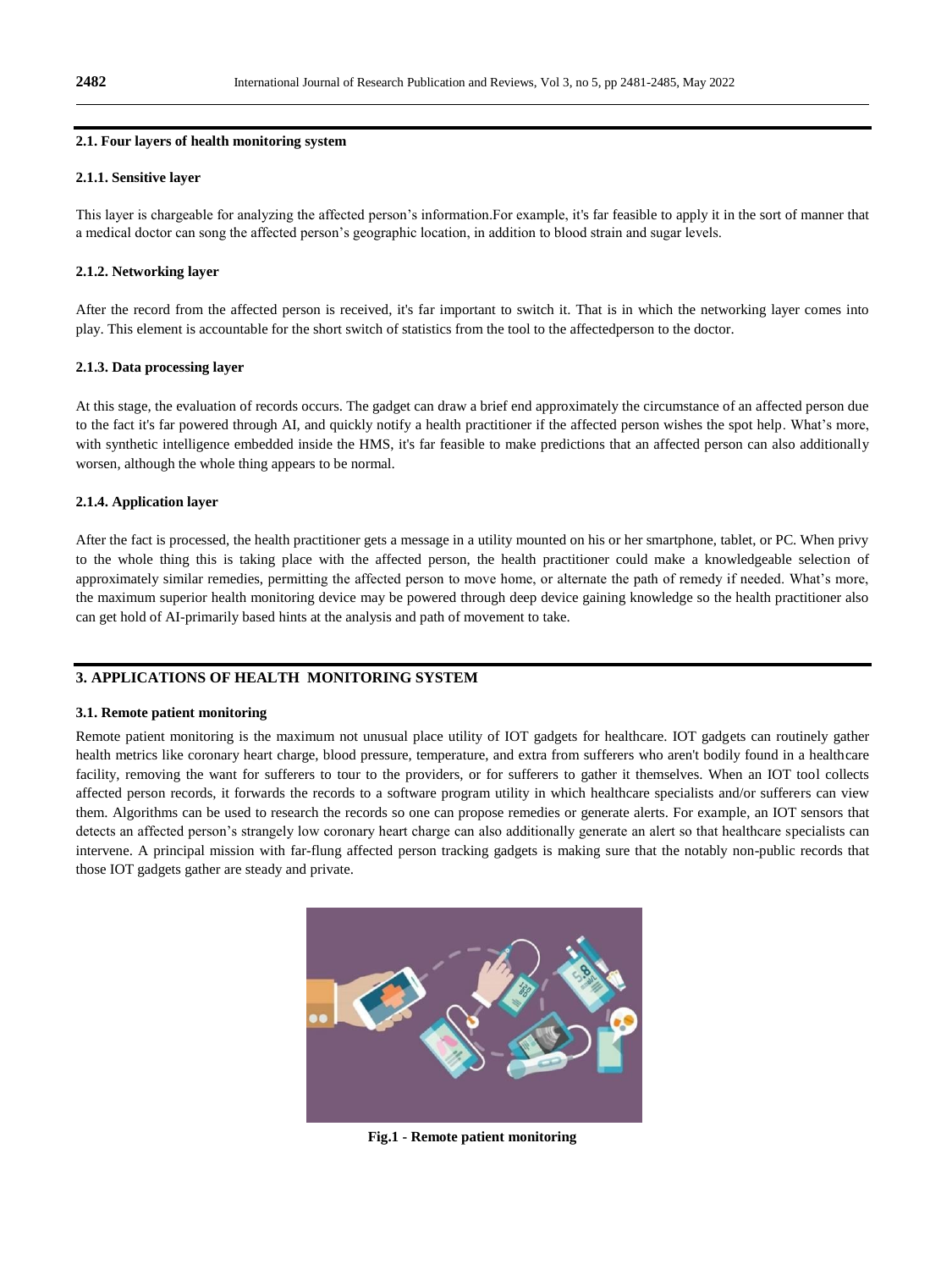#### **3.2. Glucose monitoring**

For the extra than 30 million Americans with diabetes, glucose monitoring has historically been difficult. Not most effective is it inconvenient to have to test glucose stages and manually file results, however doing so reviews a patient's glucose stages most effective at the precise time the check is provided. If stages differ widely, periodic trying out will not be enough to stumble on a problem.IOT gadgets can assist deal with those demanding situations by imparting continuous, computerized tracking of glucose stages in sufferers. Glucose tracking gadgets remove the want to preserve facts manually, and they could alert sufferers whilst glucose stages are problematic.Challenges consist of designing an IOT tool for glucose tracking that:

- a. Is small sufficient to screen constantly without inflicting a disruption to sufferers
- b. Does now no longer devour a lot of power that it wishes to be recharged frequently.

These are not insurmountable demanding situations, however, and gadgets that deal with the promise to revolutionize the manner sufferer's deal with glucose tracking.



**Fig. 2 - Glucose monitoring**

#### **3.3. Heart-rate monitoring**

Like glucose, monitoring heart rates may be challenging, even for sufferers who are found in healthcare facilities. Periodic heart rate checks do not defend against fast fluctuations in heart rates, and traditional gadgets for non-stop cardiac tracking utilized in hospitals require sufferers to be connected to stress machines constantly, impairing their mobility.Today, a lot of small IOT gadgets are to be for heart rate monitoring, liberating sufferers to transport around as they prefer even making sure that their hearts are monitored continuously. Guaranteeing ultra-correct outcomes stays really of a challenge, however maximum contemporary-day gadgets can supply accuracy rates of approximately ninety per cent or better.



**Fig. 3 - Heart-rate monitoring**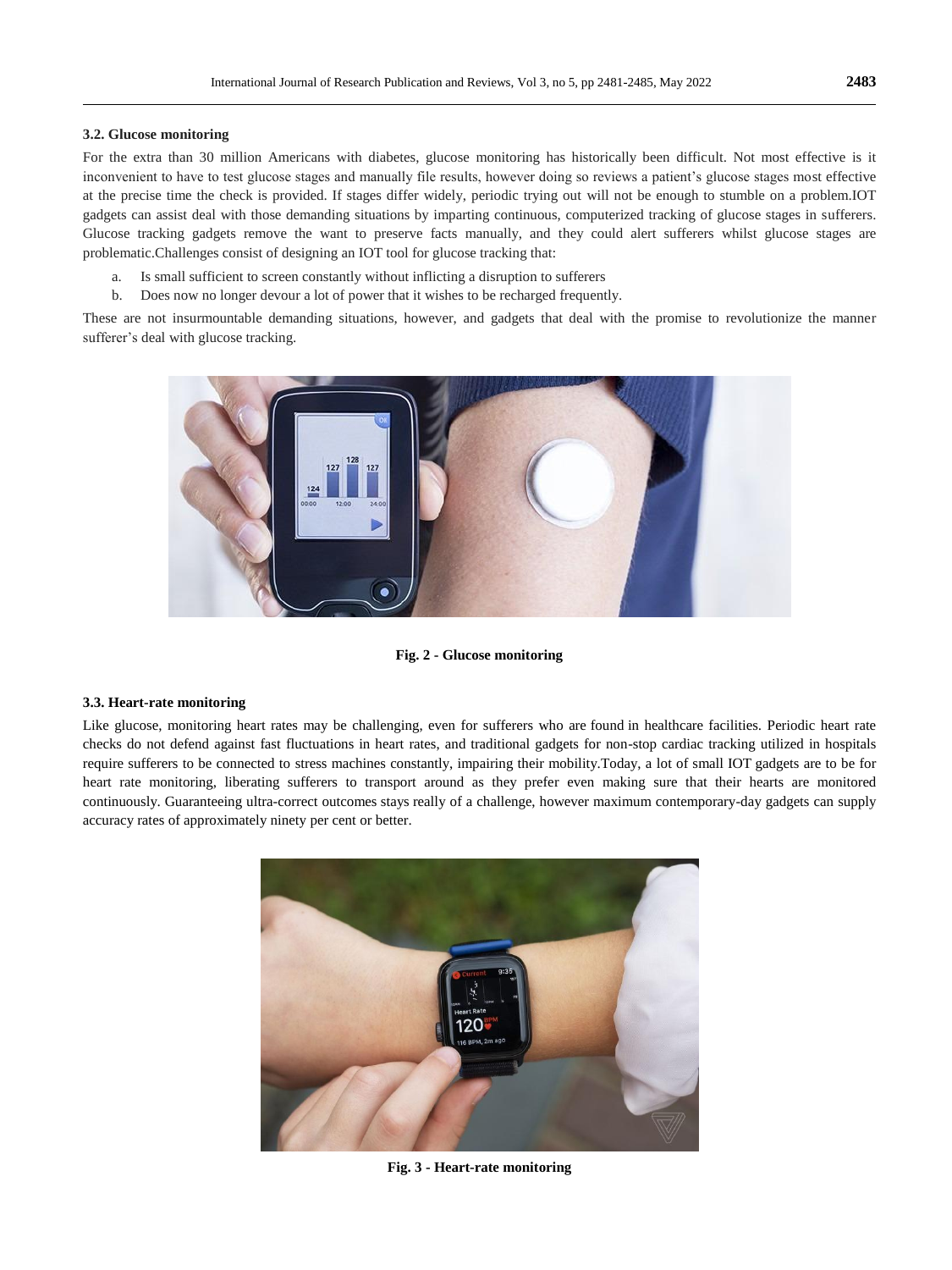#### **3.4. Hand hygiene monitoring**

Traditionally, there has not been a terrific manner to make sure that carriers and sufferer's inner a healthcare facility washed their fingers nicely so that it will decrease the danger of spreading contagion. Today, many hospitals and different healthcare operations use IOT gadgets to remind human beings to sanitize their fingers once they input medical institution rooms. The gadgets may even deliver commands on how pleasant to sanitize to mitigate to select danger for selected patient.A foremost shortcoming is that those gadgets can best remind human beings to smooth their fingers; they cannot do it for them. Still, studies indicate that those gadgets can lessen contamination prices by greater than 60 per cent in hospitals.



**Fig. 4 - Hand hygiene monitoring**

## **4. ADVANTAGES OF HEALTH MONITORING SYSTEM**

#### **4.1. The main advantages of IOT implementation in healthcare are:**

- Remote Monitoring: Real-time remote monitoring through connected IOT devices and smart alerts can diagnose illnesses, treat illnesses, and save lives in medical emergencies.
- Increased patient comfort and convenience lead to better patient satisfaction and faster recovery times.
- Prevention: Smart sensors analyze health conditions, lifestyle choices, and the environment and recommend preventive measures, which will reduce the occurrence of diseases and acute conditions.
- Reduced healthcare costs: IOT reduces costly doctor visits and hospital admissions and makes testing more affordable.
- Accessibility of medical data: The accessibility of electronic medical records enables patients to receive quality care and helps healthcare providers make the right medical decisions and prevent complications.
- Improved treatment management: IOT devices help track medication administration and treatment response and reduce medical errors.
- Improved healthcare management: Using IOT devices, healthcare authorities can gain valuable insights into the efficiency of equipment and personnel and use it to suggest innovations.
- Research: Since IOT devices are capable of collecting and analyzing a massive amount of data, they have a high potential for medical research purposes.
- IOT health devices, wearable technology, and access to data allow physicians to monitor patients with greater precision and provide better-informed treatment.
- UV Lightweight sanitation systems keep spaces clean and prevent disease.

## **5. CONCLUSION**

The COVID-19 pandemic has led to an international health crisis as lots of humans die from the disease each day. The fatality rate may be minimized if the right remedy is run at the proper time. Various steps, such as ordinary tracking of pulse charge, SpO2 degree, and temperature, had been taken to make sure the right remedy. However, the oxygen degree of a COVID-19 affected person decrease with time and the affected person can die rapidly if emergency steps are not taken. Considering the abovementioned facts, an IOT-primarily based clever health monitoring device becomes to evolve for COVID-19 patients. The device runs thru an IOT health monitoring device and each medical doctor and the affected person can acquire indicators from this device for the duration of emergencies. Therefore, to make all lives risk-free, we have to use clever health monitoring systems. To conclude, this device is extraordinarily critical within the